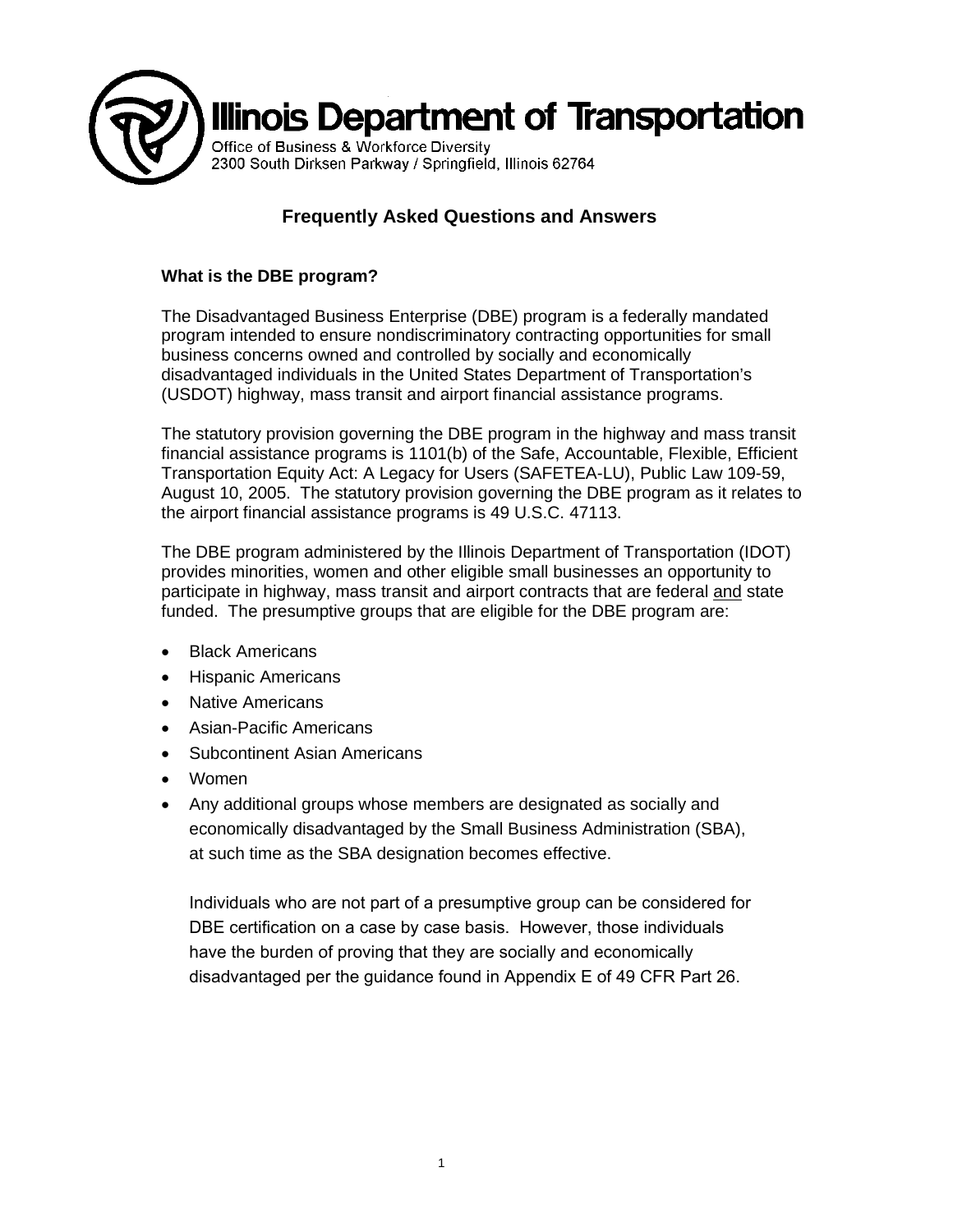# **Should I apply for IDOT DBE certification?**

DBE goals are put on federally funded projects, and prime contractors must utilize DBE firms to meet those goals. If your firm is interested in state government work, performs heavy highway/airport-related or construction services, professional engineering consulting, trucking, and or manufacturing/fabricating and construction or related material supply services, and meets the following eligibility criteria, then you should apply for IDOT DBE certification. You do not have to be DBE-certified to perform work on IDOT contracts; however, opportunities may increase if you are certified.

## **Am I eligible?**

A firm (including its affiliates) must meet the requirements of 49 CFR part 26, Subpart D, concerning group membership or individual disadvantage, business size, ownership and control.

A firm must be at least 51 percent owned by socially and economically disadvantaged individuals who possess the power to direct or cause the direction of the management and policies of the firm and to make day-to-day, as well as longterm, decisions on matters of management, policy and operations.

## **Individual/business size requirements:**

To meet the size requirements of the DBE program, a firm, including its affiliates, must have average annual gross receipts, over the firm's previous three fiscal years, that do not exceed the following size standards:

- For general construction firms; e.g., highway, street and bridge construction, the size standard is \$28.48 million;
- For specialty trades; e.g., electrical, plumbing and site preparation, the size standard is \$16.5 million;
- For landscaping services, the size standard is \$8 million;
- For professional, scientific and technical services; e.g., engineering, drafting, geophysical surveying and mapping, surveying and mapping (except geophysical), and environmental consulting, the size standards are as follows: Engineering Services - \$16.5 million Drafting Services - \$8 million [Geophysical Surveying and Mapping Services](http://www.sba.gov/contractingopportunities/officials/size/index.html) - \$16.5 million Surveying and Mapping (except Geophysical) Services – \$16.5 million Environmental Consulting Services - \$16.5 million

You will need to obtain your North American Industry Classification System (NAICS) code number to determine your work category(ies). Go to [www.census.gov/eos/www/naics.](http://www.census.gov/eos/www/naics)

Also go to the U.S. Small Business Administration's web site at www.sba.gov/contractingopportunities/officials/size/index.html to determine your size standard. These standards represent the largest size that a business (including its subsidiaries and affiliates) may be to remain classified as a small business for SBA and federal contracting programs. All federal agencies must use SBA's size standards for government contracts identified as small business and for other programs and regulations, unless authorized by federal statute to another measure.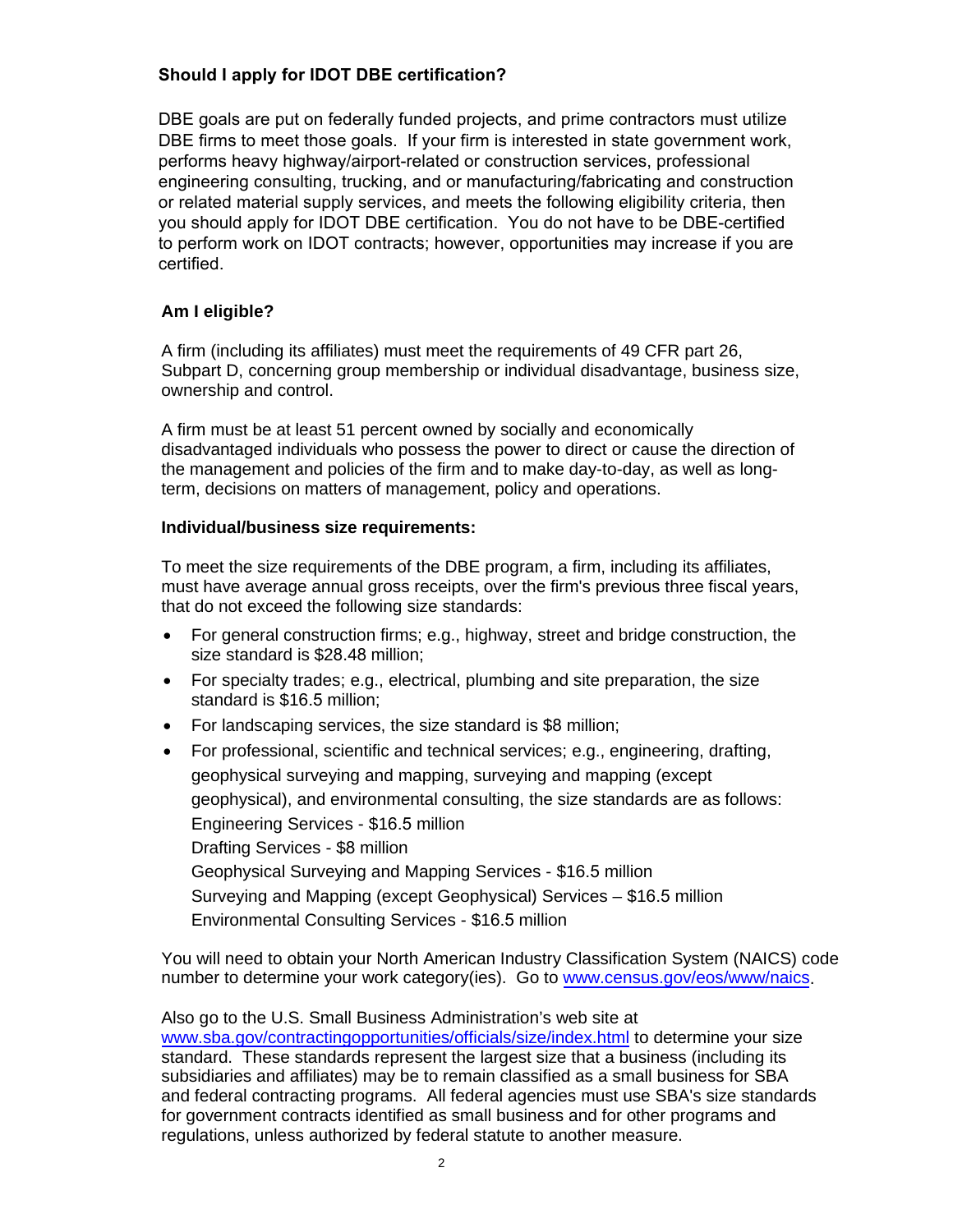### **Does USDOT's DBE program have a size cap?**

Yes; as of March 1, 2022, the DBE program size cap is **\$28,480,000**. See 49 CFR Part 26.65 below:

- § 26.65 What rules govern business size determinations?
- (a) To be an eligible DBE, a firm (including its affiliates) must be an existing small business, as defined by Small Business Administration (SBA) standards. As a recipient (IDOT), you must apply current SBA business size standard(s) found in 13 CFR part 121 appropriate to the type(s) of work the firm seeks to perform in DOT-assisted contracts.
- (b) Even if it meets the requirements of paragraph (a) of this section, a firm is not an eligible DBE in any Federal fiscal year if the firm (including its affiliates) has had average annual gross receipts, as defined by SBA regulations (see 13 CFR 121.402), over the firm's previous three fiscal years, in excess of \$28.48 million.

SAFETEA-LU Section 1101(b)(1)(a) instructs the Secretary of Transportation to adjust the DBE program size cap amount annually for inflation.

#### **Do I have to perform certain kinds of work if I am interested in IDOT DBE certification?**

No, while IDOT's contracts involve only heavy highway/airport and related construction, you can apply for DBE certification with IDOT and bid on any contracts the IL UCP offers for goal credit.

**IL UCP members and services:** The **City of Chicago** (roadway and airport construction, airport concession-related services and professional consulting services), **Chicago Transit Authority (CTA)** (bus, rail, door-to-door paratransit service), **Metra** (rail) or **Pace** (bus), their contact information is provided below:

• **Contact information for each of these UCP partners can be found at:** [http://www.idot.illinois.gov/doing-business/procurements/disadvantaged](http://www.idot.illinois.gov/doing-business/procurements/disadvantaged-business-enterprise/dbe-certification/index)[business-enterprise/dbe-certification/index](http://www.idot.illinois.gov/doing-business/procurements/disadvantaged-business-enterprise/dbe-certification/index) under Getting Started.

#### **What if I do not perform work in the categories listed with above agencies?**

If you perform in nonconstruction-related services, you should contact the Illinois Department of **Central Management Services' (CMS)** Business Enterprise Program.

The Business Enterprise Program is designed to encourage state agencies and universities to purchase needed goods and services from businesses owned and controlled by members of minority groups, females and/or persons with disabilities. Through this program, only certified small businesses are eligible to bid on certain procurements. Visit the CMS web site at [www.state.il.us/cms](http://www.state.il.us/cms) for more information.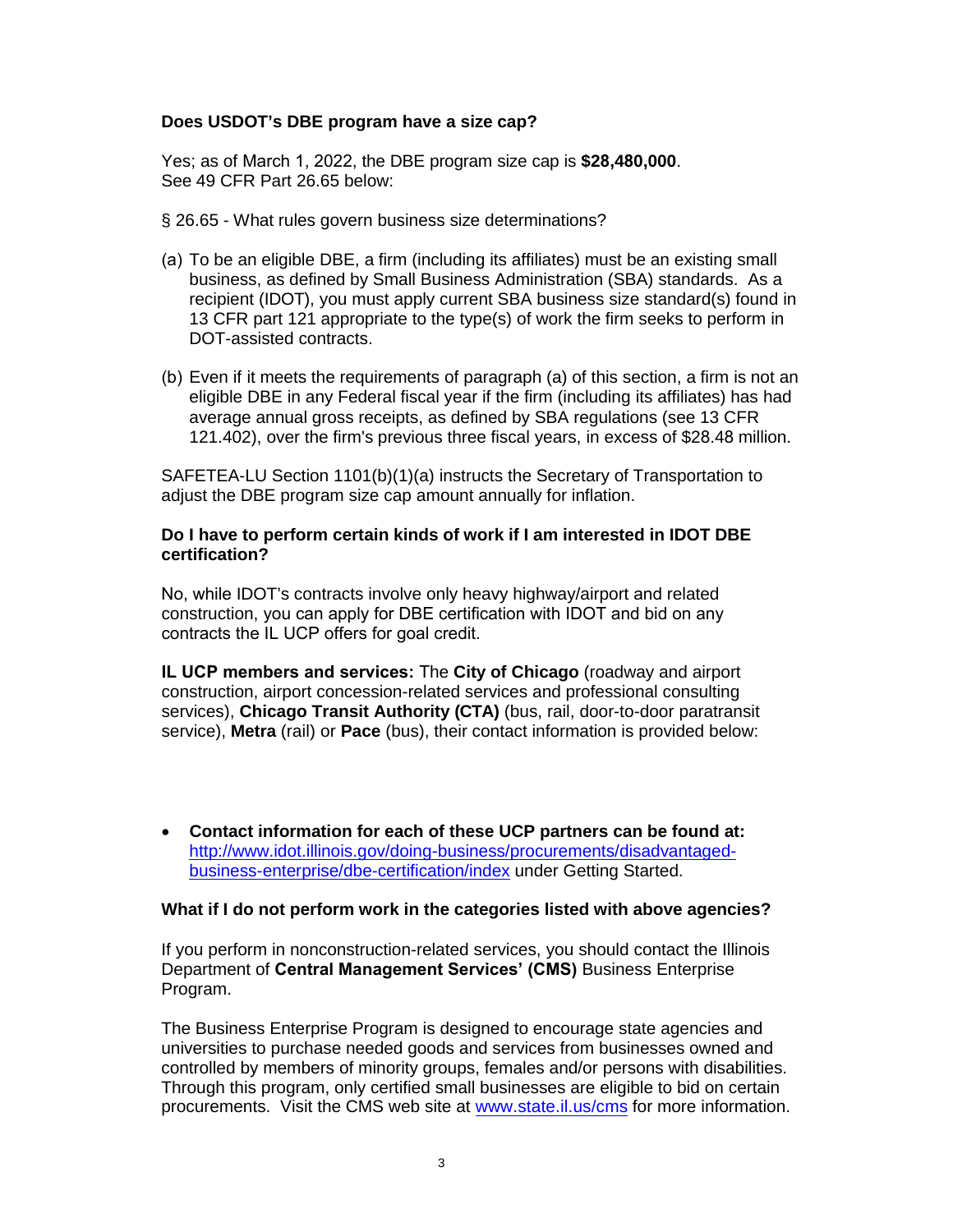## **How do I apply for IDOT DBE certification?**

You must complete and submit an Illinois Certification Program "Uniform Certification Application," plus all required/requested information. The application is available on IDOT's web site [\(http://www.idot.illinois.gov/doing](http://www.dot.il.gov/ucp/ucp.html)[business/procurements/disadvantaged-business-enterprise/dbe-certification/indexl\)](http://www.dot.il.gov/ucp/ucp.html) or by contacting IDOT's Bureau of Small Business Enterprises at 217/782-5490.

### **Is there a cost to become certified?**

No.

#### **If I need help filling out the application and other paperwork, who can I contact?**

IDOT has supportive services consultants who can assist you. Supportive services assistance is free to firms who are seeking IDOT DBE certification or are already certified by IDOT. Visit IDOT's web site at [http://www.idot.illinois.gov/doing](http://www.idot.illinois.gov/doing-business/procurements/disadvantaged-business-enterprise/dbe-supportive-services/index)[business/procurements/disadvantaged-business-enterprise/dbe-supportive](http://www.idot.illinois.gov/doing-business/procurements/disadvantaged-business-enterprise/dbe-supportive-services/index)[services/index](http://www.idot.illinois.gov/doing-business/procurements/disadvantaged-business-enterprise/dbe-supportive-services/index) for a listing of IDOT's supportive services consultants.

## **How long does it take to become certified?**

The certification process takes approximately 90 days after receipt of the completed application including all supporting documentation. The effort you make to submit a complete application with all requested documentation will help decrease processing time.

#### **Who can I call if I have questions regarding the processing of my application?**

Your application is assigned to a certification analyst following its receipt in the Bureau of Small Business Enterprises, and he/she can answer your questions. Call **(217) 782-5490** to find out who your analyst is.

#### **How long does the certification period last?**

A firm's certification is for the life of the firm unless a decision is rendered to remove the firm's eligibility. However, you are required to annually submit a No Change Affidavit (and supporting documentation) by the anniversary date of your certification.

## **Once I am certified, is my firm name listed in a directory?**

Yes, IDOT participates in the Illinois Unified Certification Program (IL UCP) with the City of Chicago, CTA, Metra and Pace, and the IL UCP maintains an Illinois Unified Certification Directory (Directory).

Once certified, your firm's name, address, contact information, work categories and work location preferences will appear in the Directory. This Directory is used by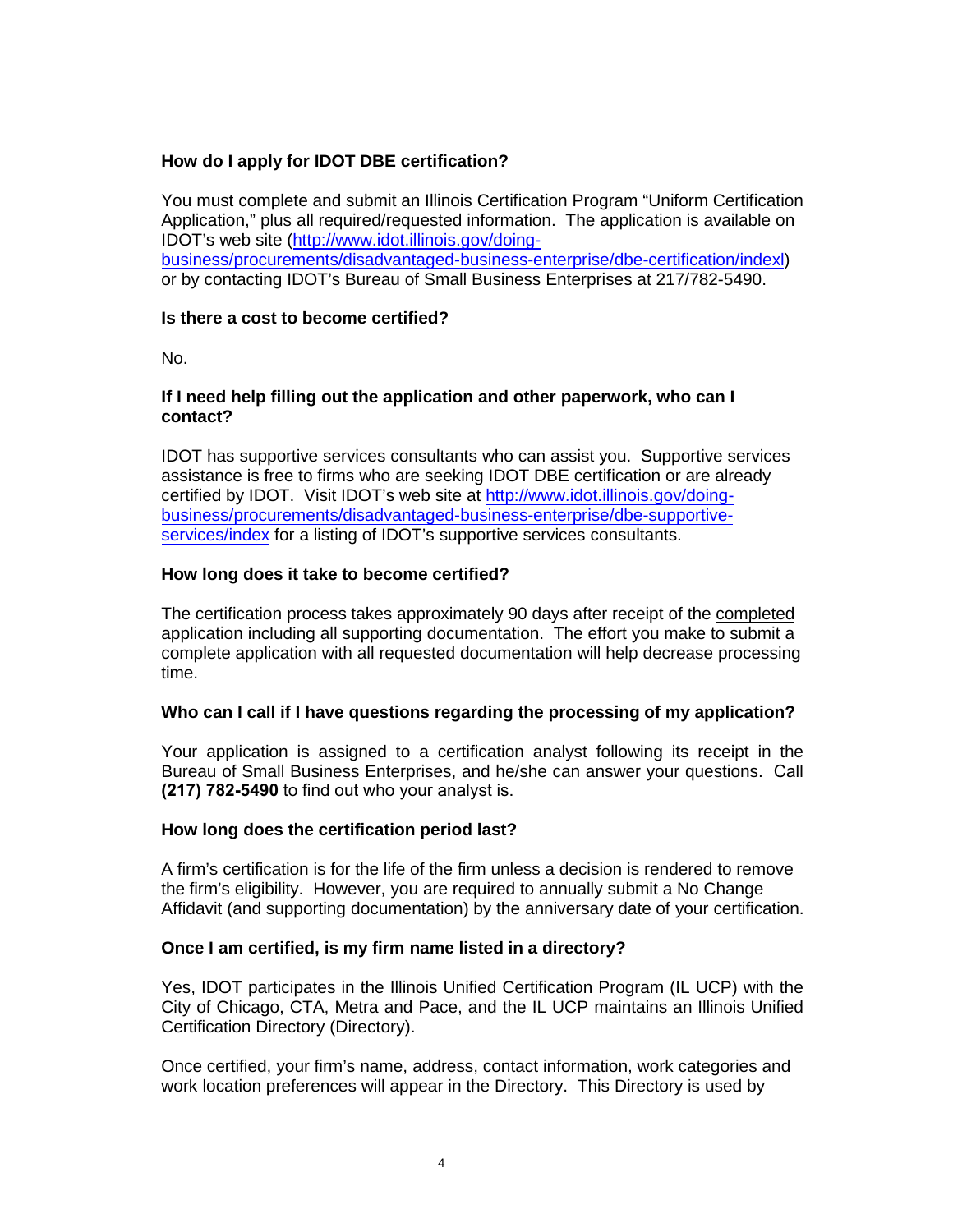IDOT's prime contractors, as well as other agencies and individuals, to provide a reference source of DBE firms to assist bidders/proposers in meeting DBE contract goals. It is the responsibility of the DBE to ensure the information in the UCP remains accurate. Changes to contact information must be sent to the certifying agency on firm letterhead with any changes that occur.

The Directory is available on IDOT's web site **https://webapps.dot.illinois.gov/ UCP/ExternalSearch**

### **Who can I call regarding IDOT's DBE program?**

The Bureau of Small Business Enterprises' phone numbers are:

- Certification Section (217) 782-5490
- Contract Compliance Section (217) 785-4611

#### **I have seen programs with the designations of DBE, MBE, FBE, WBE, PBE – how are they different from one another?**

DBE, MBE, FBE, WBE and PBE are acronyms for various state/county/local agency programs that provide contractual opportunities for disadvantaged, minority, female and woman-owned business enterprises. The acronyms are explained below:

- **DBE** Disadvantaged Business Enterprises (includes minority and woman-owned businesses)
- **MBE** Minority Business Enterprises
- **FBE** Female Business Enterprises
- **WBE** Woman-owned Business Enterprises
- **PBE** Persons with Disabilities Business Enterprises

In Illinois, the following programs are offered by the listed agencies:

#### **DBE Program**

The Illinois Department of Transportation, City of Chicago, CTA, Metra and Pace have a federally funded statewide program for DBEs. These agencies have established the Illinois Unified Certification Program (IL UCP), which is based on the concept of reciprocity among the agencies. "One stop shopping" is provided to DBE program applicants, such that an applicant need only apply once for statewide DBE certification that will be honored by all participating agencies in the IL UCP. Although the Cook County Highway Department does not have its own DBE program, it utilizes IL UCP-certified DBEs on its highway projects.

#### **MBE/WBE Program**

The City of Chicago has a locally funded program for MBEs and WBEs that covers the City of Chicago and the six-collar county area.

#### **MBE/FBE/PBE Program**

The Illinois Department of Central Management Services has a state-funded statewide Business Enterprise Program for MBEs, FBEs and PBEs.